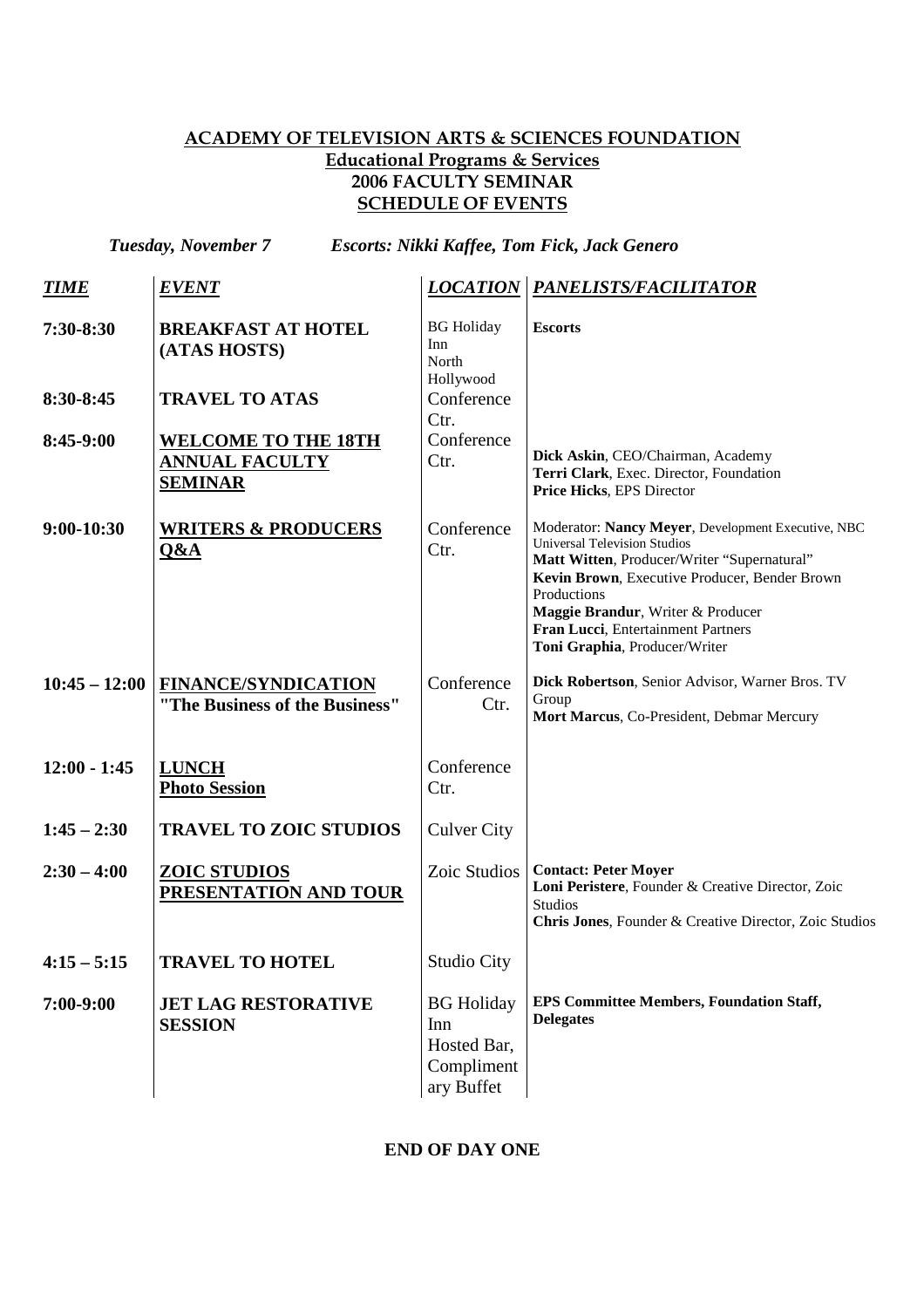*Wednesday, November 8 Escorts: Tom Fick, Ivan Curry*

| <b>TIME</b>          | <b>EVENT</b>                                                   | <b>LOCATION</b>                                 | PANELISTS/FACILITATOR                                                                                                                                                                              |
|----------------------|----------------------------------------------------------------|-------------------------------------------------|----------------------------------------------------------------------------------------------------------------------------------------------------------------------------------------------------|
| $7:30-8:30$          | <b>BREAKFAST AT HOTEL</b><br>(ATAS HOSTS)                      | <b>BG</b> Holiday Inn                           |                                                                                                                                                                                                    |
| $8:30-8:45$          | <b>TRAVEL TO ATAS</b>                                          | North Hollywood                                 |                                                                                                                                                                                                    |
| $9:00-10:30$         | <b>SECURING RIGHTS</b>                                         | Conference Ctr.                                 | Moderator: Steve Fisch, Esq.<br>David Pierce, Esq., Pierce Law Group<br><b>LLP</b>                                                                                                                 |
| $10:45-$<br>12:00    | <b>NON-FICTION PRODUCTION</b>                                  | Conference Ctr.                                 | Moderator: Dan Birman, Birman<br>Productions<br>Shari Cookson, Sceneworks<br>Dave Harding, Creative Differences<br><b>Bob Niemack, LMNO Productions</b><br>Jim Milio, MPH Entertainment            |
| $12:00 - 1:00$ LUNCH |                                                                | Conference Ctr.                                 |                                                                                                                                                                                                    |
| $1:00 - 2:30$        | <b>DIRECTING FOR</b><br><b>TELEVISION</b>                      | Conference Ctr.                                 | Moderator: Bruce Bilson, Director<br>Reza Badiyi, Director<br>Katy Garretson, Comedy series<br>Spike Jones, Jr., Music/Variety/Awards<br>show<br>Stephen J. Abramson, Talk show - Dr.<br>Phil Show |
| 2:45                 | <b>TRAVEL TO NBC</b><br>"TONIGHT SHOW WITH<br><b>JAY LENO"</b> | <b>NBC</b><br>3000 W. Alameda<br><b>Burbank</b> | Victor Marshand Webb, News - KCBS2 &<br>KCAL <sub>9</sub><br><b>Contact: Ann Morteo</b><br>Gerald Petry, Exec. V.P. Administration,<br>NBC Universal TV Group                                      |
| $4:15 - 4:30$        | <b>TRAVEL TO HOTEL</b>                                         | <b>BG</b> Holiday Inn                           |                                                                                                                                                                                                    |

# **(DINNER ON YOUR OWN)**

#### **END OF DAY TWO**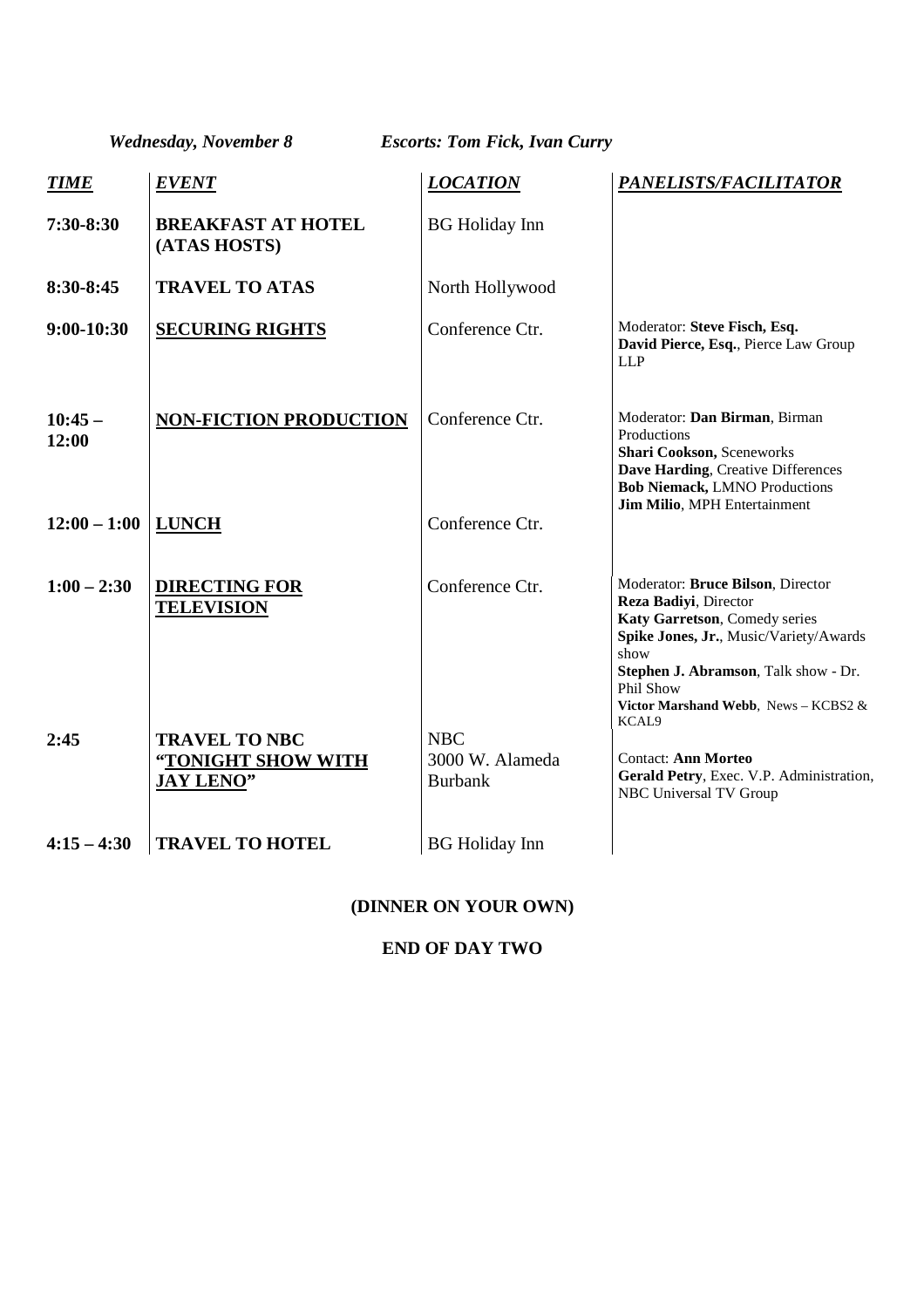*Thursday, November 9 Escorts: Tom Fick. Victor Webb, Nikki Kaffee* 

| <b>TIME</b>           | <b>EVENT</b>                                               | <b>LOCATION</b>                   | PANELISTS/FACILITATOR                                                                                                                                                                                                                                              |
|-----------------------|------------------------------------------------------------|-----------------------------------|--------------------------------------------------------------------------------------------------------------------------------------------------------------------------------------------------------------------------------------------------------------------|
| 7:30-8:30             | <b>BREAKFAST AT HOTEL</b><br>(ATAS HOSTS)                  | <b>BG HOLIDAY INN</b>             |                                                                                                                                                                                                                                                                    |
| 8:30-8:45             | <b>TRAVEL TO ATAS</b>                                      | Conference Ctr.                   |                                                                                                                                                                                                                                                                    |
| 9:00-10:45            | <b>MOW PRESENTATION</b>                                    | Conference Ctr.                   | Jay Roewe, Senior Vice President,<br>Production, HBO Films<br><b>Shelby Stone, Producer</b>                                                                                                                                                                        |
| $11:00-$<br>12:00     | DIGITAL ENTERTAINMENT<br><b>&amp; NEW MEDIA</b>            | Conference Ctr.                   | Vivi Zigler, Executive Vice President,<br>Digital Entertainment & New Media<br>Eric Heisserer, Writer; Television, Film<br>& Internet<br>Paul Campbell, President and COO, QD3<br>Brian Seth Hurst, CEO- Opportunity<br>Management Company, TV-Academy<br>Governor |
| $12:15 - 1:00$        | <b>TRAVEL TO FARMER'S</b><br><b>MARKET</b>                 | Hollywood                         |                                                                                                                                                                                                                                                                    |
| $1:00 - 2:00$         | <b>LUNCH AT FARMER'S</b><br><b>MARKET</b><br>(ON YOUR OWN) | Farmer's Market                   |                                                                                                                                                                                                                                                                    |
| $2:00 - 2:15$         | <b>TRAVEL TO CBS</b>                                       | <b>CBS</b> Television City        | Contact: Josh O'Connell, Associate<br>Producer, Y&R                                                                                                                                                                                                                |
| $2:15 - 4:00$         | <b>CBS: BEHIND THE SCENES</b><br>Daytime Dramas)           | <b>CBS</b> Television City        | Jack Forrestel, Production Designer,<br>Bold & Beautiful<br>Ed Scott, Supervising Producer, Young &<br>Restless<br>Diane Moss, Production Coord., Bold &<br>Beautiful                                                                                              |
| $4:00 - 5:00$         | <b>TRAVEL TO HOTEL</b>                                     | <b>BG</b> Holiday Inn             |                                                                                                                                                                                                                                                                    |
| $6:00 - 6:15$<br>7:30 | <b>TRAVEL TO ATAS</b><br><b>EVENING WITH "BOSTON</b>       | Goldenson Theatre,<br><b>ATAS</b> | Contacts: Robert O'Donnell, Director,<br>Activities                                                                                                                                                                                                                |
| 10:15                 | LEGAL"<br><b>TRAVEL TO HOTEL</b>                           | <b>BG</b> Holiday Inn             | Melissa Brown, Activities Coord.                                                                                                                                                                                                                                   |
|                       |                                                            |                                   |                                                                                                                                                                                                                                                                    |

## **(LATE SNACK/DINNER ON YOUR OWN) END OF DAY THREE**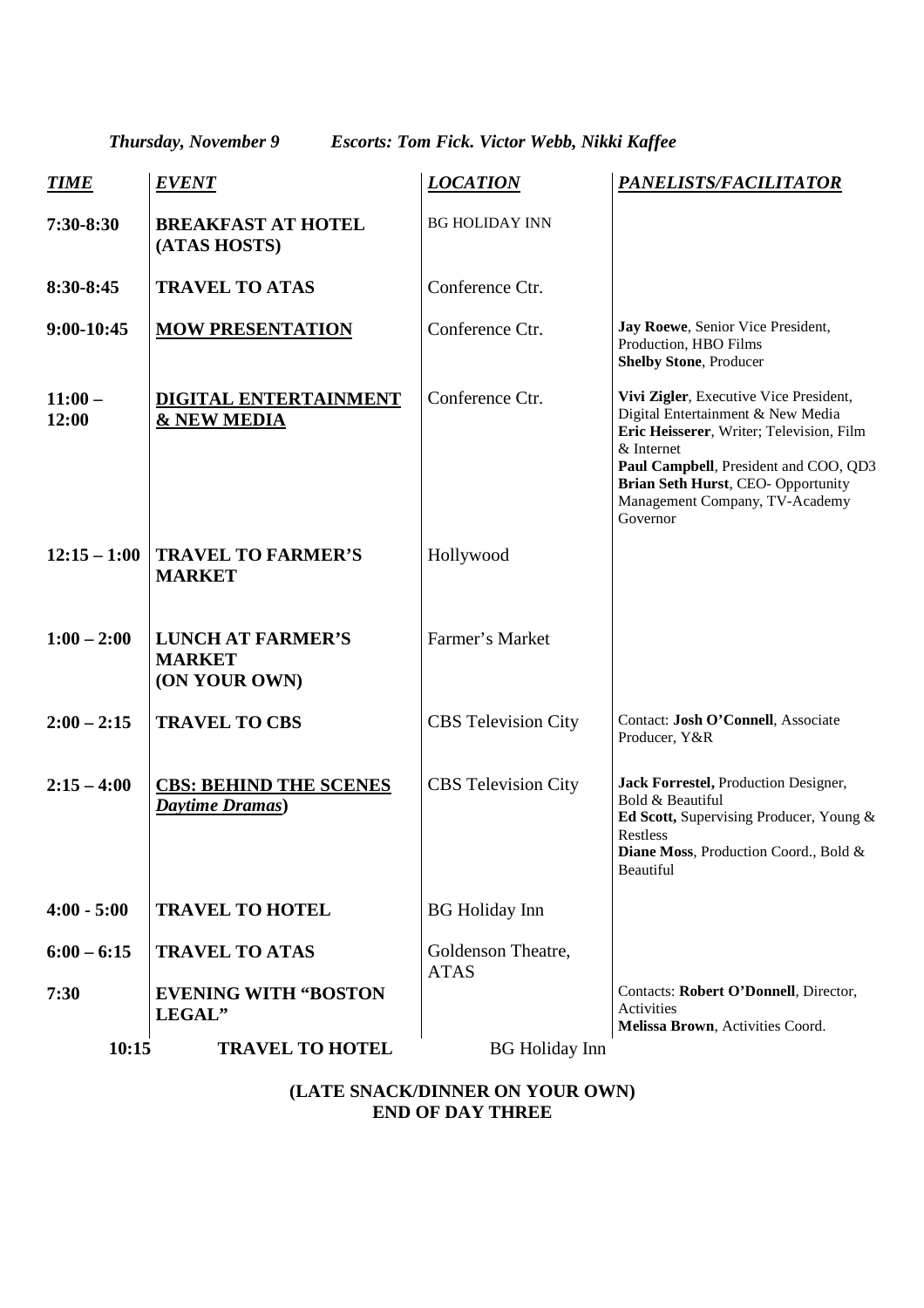*Friday - November 10 Escorts: Tom Fick, Debbie Hemela, Nikki Kaffee*

| <b>TIME</b>    | <b>EVENT</b>                                                       | <b>LOCATION</b>          | PANELISTS/FACILITATOR                                                                                                                                                                                                                                                                                                                                                                                         |
|----------------|--------------------------------------------------------------------|--------------------------|---------------------------------------------------------------------------------------------------------------------------------------------------------------------------------------------------------------------------------------------------------------------------------------------------------------------------------------------------------------------------------------------------------------|
| $7:45-8:45$    | <b>BREAKFAST AT HOTEL</b><br>(HOSTS)                               | <b>BG</b> Holiday Inn    |                                                                                                                                                                                                                                                                                                                                                                                                               |
| $8:45-9:15$    | <b>TRAVEL TO NBC</b>                                               | <b>Burbank</b>           |                                                                                                                                                                                                                                                                                                                                                                                                               |
| 9:30-11:00     | PROGRAMMING THE<br><b>CHANNELS</b>                                 | <b>NBC</b> Burbank       | Moderator: Alan Perris, Chief Operating<br>Officer, Academy of Television Arts &<br>Sciences<br>Mitch Metcalf, Executive V.P.,<br>Programming, Planning & Scheduling,<br>NBC<br>Steve Kern, Executive Director,<br>Entertainment Programming and<br>Scheduling, ABC<br>Kelly Kahl, Senior Exec. V.P.,<br>Programming Operations, CBS/CW<br>Preston Beckman, Executive V.P.<br>Strategic Program Planning, FOX |
| $11:15-11:30$  | <b>TRAVEL TO ATAS</b>                                              | North Hollywood          |                                                                                                                                                                                                                                                                                                                                                                                                               |
|                | 11:45 - 12:15 ARCHIVE PRESENTATION                                 |                          |                                                                                                                                                                                                                                                                                                                                                                                                               |
| $12:15 - 1:15$ | <b>LUNCH</b>                                                       | <b>Conference Center</b> |                                                                                                                                                                                                                                                                                                                                                                                                               |
| $1:15 - 2:45$  | <b>SCRIPT FIRST AND LAST</b>                                       | <b>Conference Center</b> | Ian Busch, Writer, "Malcolm in the<br>Middle"                                                                                                                                                                                                                                                                                                                                                                 |
| $3:15-4:30$    | <b>BASELINE PRESENTATION</b>                                       | <b>Conference Center</b> | Ryan Williams, Director of Creative &<br>Marketing, Baseline Studio Systems                                                                                                                                                                                                                                                                                                                                   |
| $4:45 - 5:00$  | <b>TRAVEL TO HOTEL</b>                                             | <b>BG</b> Holiday Inn    |                                                                                                                                                                                                                                                                                                                                                                                                               |
| $7:00 - 7:15$  | <b>TRAVEL TO ATAS</b>                                              | North Hollywood          |                                                                                                                                                                                                                                                                                                                                                                                                               |
| $7:30 - 9:30$  | <b>RECEPTION FOR</b><br><b>DELEGATES</b><br>(HOSTED BUFFET DINNER) | <b>Conference Center</b> |                                                                                                                                                                                                                                                                                                                                                                                                               |
| $9:45-10:00$   | <b>TRAVEL TO HOTEL</b>                                             | <b>BG</b> Holiday Inn    |                                                                                                                                                                                                                                                                                                                                                                                                               |

# **END OF DAY FOUR**